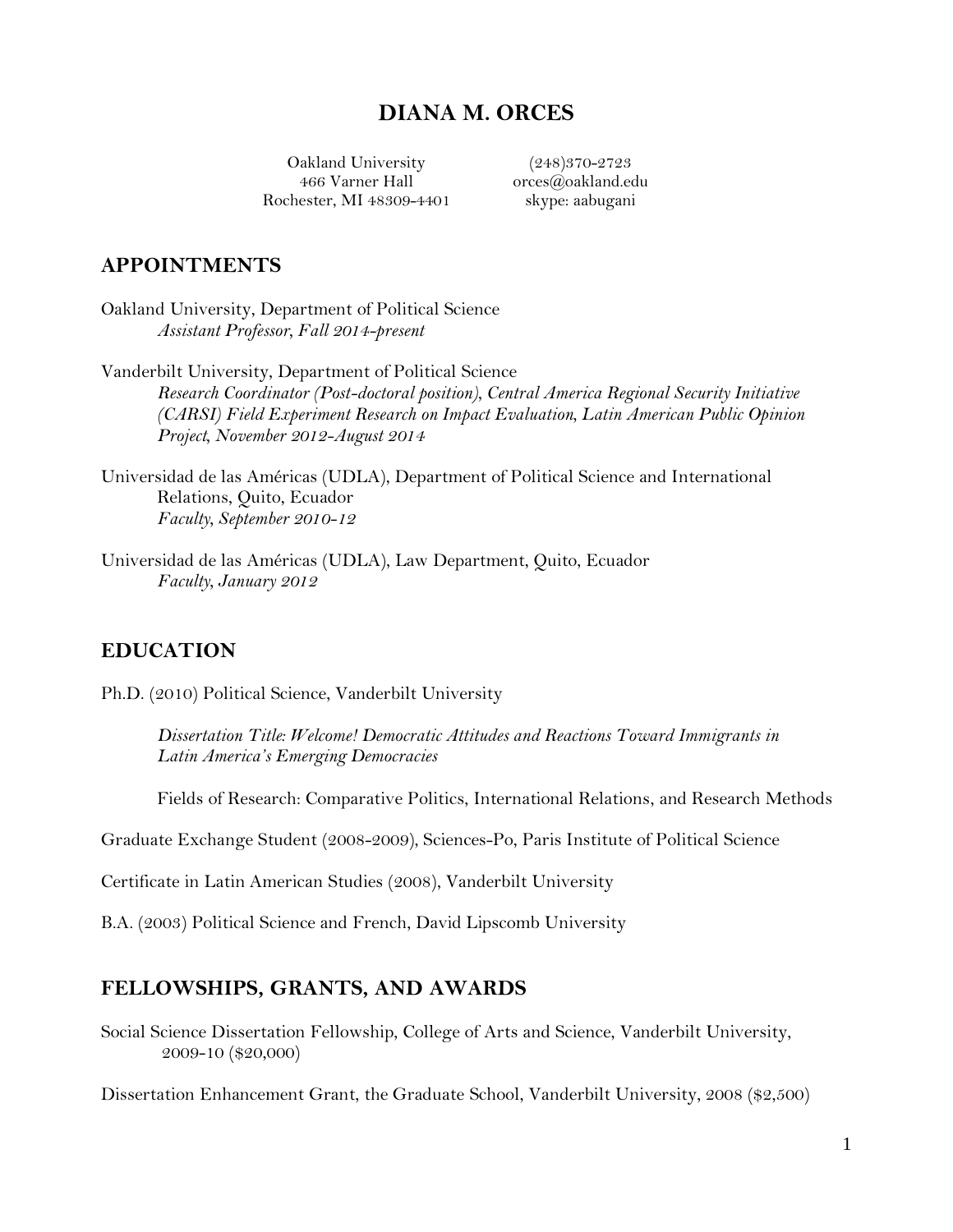- Summer Award from Vanderbilt University for advanced coursework in statistical methods at University of Michigan, Summers 2006 and 2008
- Center for the Americas Graduate Fellow, Vanderbilt University, August 2006-present
- United States Agency for International Development (USAID) grant for Ph.D. in Political Science at Vanderbilt University, Fall 2005-Spring 2008 (Tuition scholarship and monthly stipend)

#### **PUBLICATIONS**

- 2014. "Democracy, Governance, and Emigration Intentions in Latin America and the Caribbean*." Studies in Comparative International Development*, February 15 (DOI 10.1007/s12116-014-9150-6) (with Jonathan Hiskey and Daniel Montalvo).
- 2013. ¿Qué tan comprometidos están los ecuatorianos con la democracia? Actitudes hacia la democracia, 2004-2012." *Ciencias Políticas y Relaciones Internacionales: Revista de Investigación,* Octubre 2(1): 55-60.
- 2012. "La corruption dans le système scolaire en Amérique latine et aux Caraïbes." *Ciencias Políticas y Relaciones Internacionales: Revista de Investigación,* April 1(1): 42-46.
- 2012. "¿Democracia a tiros? Polarización de la confianza política y apoyo a la irrupción del orden público en Ecuador." *Ciencias Políticas y Relaciones Internacionales: Revista de Investigación*, April 1(1): 20-27 (with Daniel Montalvo and Juan Carlos Donoso).
- 2010. "Causes of Migration in the Americas: Transition Shocks and Emigration Profiles in Latin America." *Annals of the American Academy of Political and Social Science*, July 630: 116-136 (with Jonathan Hiskey).

Published in Spanish as "Impactos de la Transicion y Perfiles Migratorios en America Latina." In Katherine M. Donato, Jonathan Hiskey, Jorge Durand, and Douglas S. Massey, eds.*Salvando Fronteras: Migración Internacional en América Latina y el Caribe*. México: Vanderbilt University, Mexican Migration Project, 119-142.

- 2010. "Who's Covered?" *Americas Quarterly*, Summer 4 (3): 74-79 (with Amy Erica Smith).
- 2009. "Democratic Values and Public Opinion Toward Immigrants: The Case of Ecuador." *Latin American Politics and Society*, Winter 5 (4): 131-155.
- 2008. "Victimización por corrupción por la policía/Corruption victimization by the police." *Revista de Ciencia Política* 28 (2): 203 – 208.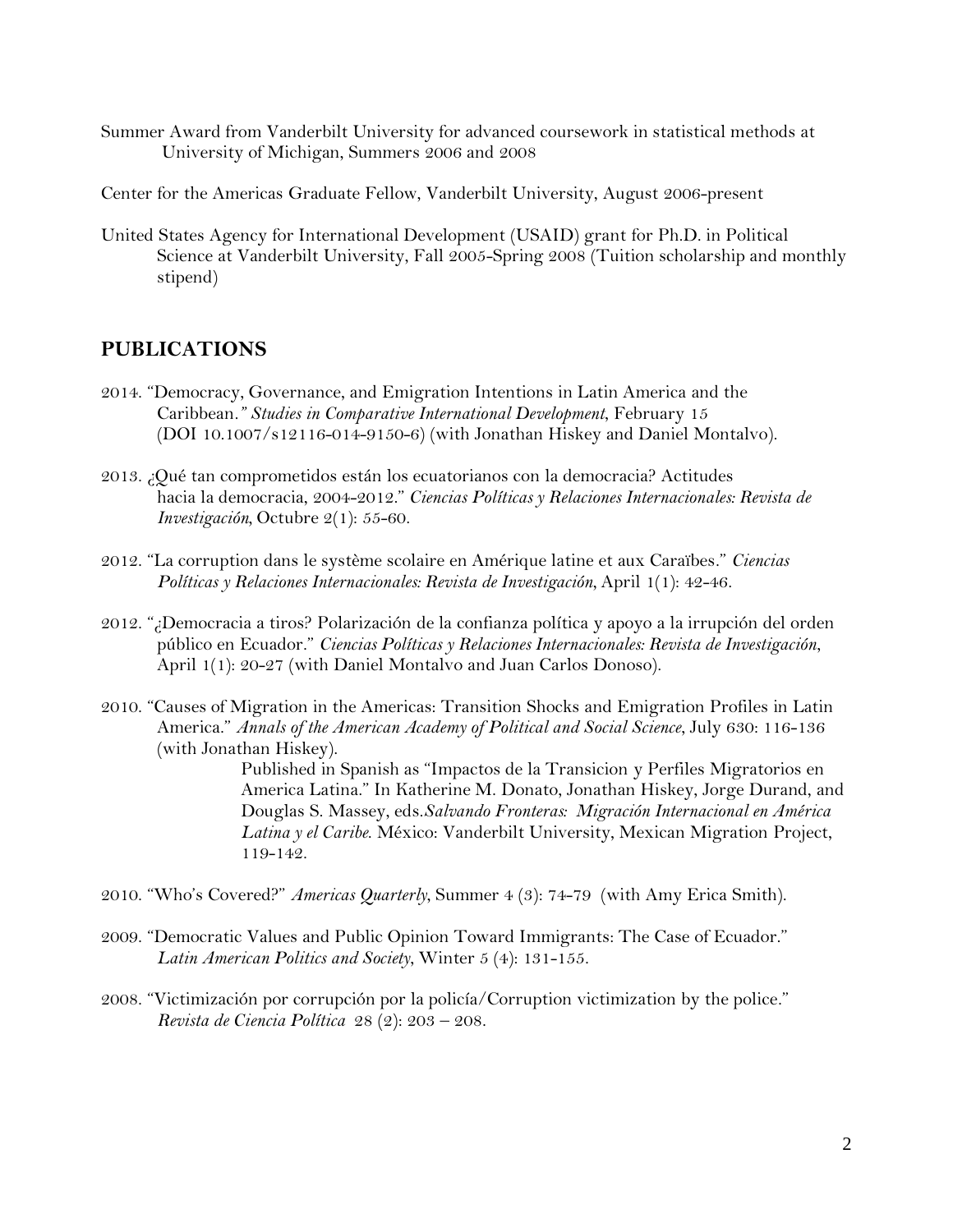### **WORK IN PROGRESS**

- *Migration and Democracy in Latin America* (book manuscript with Jonathan Hiskey and Abby Córdova).
- *Democratic Attitudes and Reactions toward Immigrants in Latin America* (book manuscript).
- "Are Citizens Color-Blinded? The Role of Skin Tone and Education on Support for Policies toward Black Immigrants" (with Abby Córdova).
- "Biased Media or Biased Citizens? How Information Shapes the Perception of Corruption" (with Ana María Montoya).
- "Mistrust in the Government as a Factor to Remain unDACAmented: Lessons learned from the Deferred Action for Childhood Arrivals (DACA)" (with Lana Alman).
- "Economic Development, Corruption and Satisfaction with Democracy across the Americas: A Comparative Multilevel Analysis." *Instituto de Iberoamérica. Universidad de Salamanca.* Working Paper (with Margarita Corral).
- "Democracy in the Crosshairs? Polarization of Political Trust and Support for the Violation of the Public Order in Ecuador" (with Daniel Montalvo and Juan Carlos Donoso).

### **RESEARCH REPORTS**

- Forthcoming. "Central America Regional Security Initiative (CARSI) Impact Evaluation: Guatemala Country Study." USAID-Vanderbilt University-LAPOP (with Susan Berk-Seligson, Georgina Pizzolito, Mitchell Seligson and Carole Wilson)
- Forthcoming. "Central America Regional Security Initiative (CARSI) Impact Evaluation: El Salvador Country Study." USAID-Vanderbilt University-LAPOP (with Susan Berk-Seligson, Georgina Pizzolito, Mitchell Seligson and Carole Wilson)
- Forthcoming. "Delincuencia, violencia y migración en Centroamérica." *Revista Este País*, (with Jonathan Hiskey and Mary Malone).
- 2014. "Violence and Migration in Central America." AmericasBarometer Insights IO901. Vanderbilt University. LAPOP (with Jonathan Hiskey and Mary Malone).
- 2013. "Dominicans or Not? Support for Citizenship of Dominican-born Children of Haitian Immigrants." *AmericasBarometer Topical Brief ITB012.* Vanderbilt University. LAPOP.
- 2013. "Legislators and the President Clash in Ecuador over Abortion Issue: Who has the support of the people?"*AmericasBarometer Topical Brief ITB011.* Vanderbilt University. LAPOP.
- 2011. "Democracy in Hard Times: Belize." *AmericasBarometer Insights 56.* Vanderbilt University. LAPOP (with Amy Erica Smith and Elizabeth J. Zechmeister).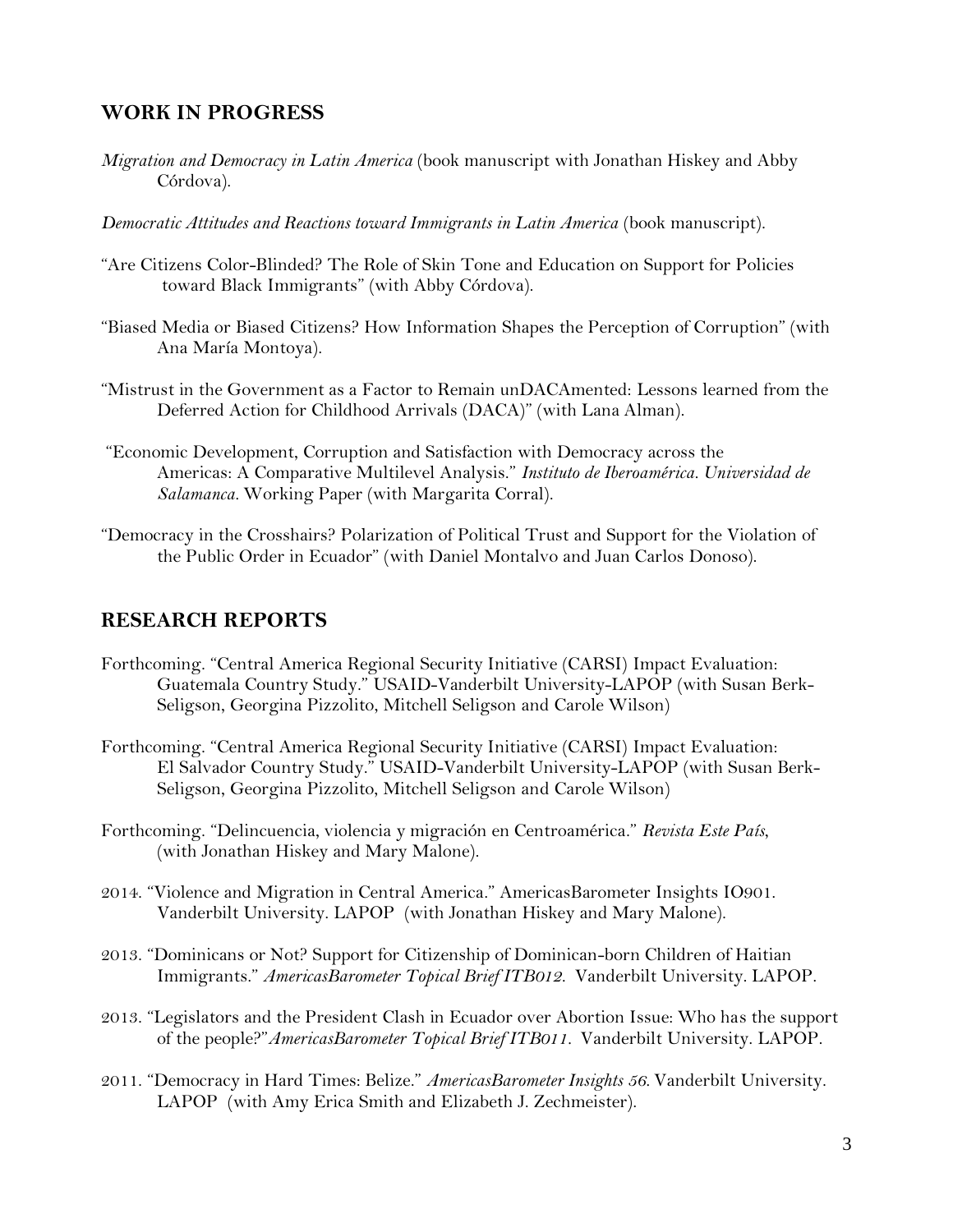- 2010. *Political Culture of Democracy, 2010: Democratic Consolidation in the Americas during Hard Times.* Nashville, TN: Vanderbilt University (with Mitchell A. Seligson, Amy Erica Smith, Abby Córdova, Margarita Corral, Dominique Zephyr, and Daniel Zizumbo-Colunga).
- 2010. *Political Culture of Democracy in Ecuador, 2010: Democratic Consolidation in the Americas during Hard Times.* Quito: LAPOP-USAID (with Mitchell A. Seligson, Juan Carlos Donoso, and Daniel Montalvo).
- 2010. "Popular Support for Suppression of Minority Rights." *AmericasBarometer Insights 34.* Vanderbilt University. LAPOP.
- 2010. "Corruption Victimization in the Public Health Sector." *AmericasBarometer Insights 30.* Vanderbilt University. LAPOP.
- 2009. "Popular Support for Government Without Legislatures." *AmericasBarometer Insights 25.* Vanderbilt University. LAPOP.
- 2009. "Municipal Corruption Victimization." *AmericasBarometer Insights 22.* Vanderbilt University. LAPOP.
- 2009. "World Views: 'Political Monism' or the Battle Between Good and Evil." *AmericasBarometer Insights 17.* Vanderbilt University. LAPOP.
- 2009. "Corruption Victimization by Public Employees." *AmericasBarometer Insights 13.* Vanderbilt University. LAPOP.
- 2009. "Popular Support for executive Limits on Opposition Parties." *AmericasBarometer Insights 9.* Vanderbilt University. LAPOP.
- 2009. *Political Culture, Governance and Democracy in Guyana, 2009: The Impact of Governance*. Vanderbilt University (with Mitchell A. Seligson, Margarita Corral, Brian Faughnan, Laurence Lachmansigh, and Elizabeth Zechmeister).
- 2008. "Corruption Victimization by the Police." *AmericasBarometer Insights 3.* Vanderbilt University. LAPOP.
- 2008. *The Political Culture of Democracy in Ecuador, 2008: The Impact of Governance*. Quito: Cedatos-Gallup International-LAPOP-USAID (with Mitchell A. Seligson, Abby Cordova, Margarita Corral, Juan Carlos Donoso, Brian Faughnan, Daniel Montalvo, and Dominique Zephyr).
- 2008. "Challenges of Tolerance in the Americas." In *Challenges to Democracy in Latin America and the Caribbean: Evidence from the Americas Barometer 2006-2007*, edited by Mitchell A. Seligson: Vanderbilt University.
- 2006. *Democracy Audit: Ecuador 2006*. Quito: Cedatos-Gallup International-LAPOP-USAID (with Mitchell A. Seligson, Juan Carlos Donoso, Daniel Moreno, and Vivian Schwarz-Blum).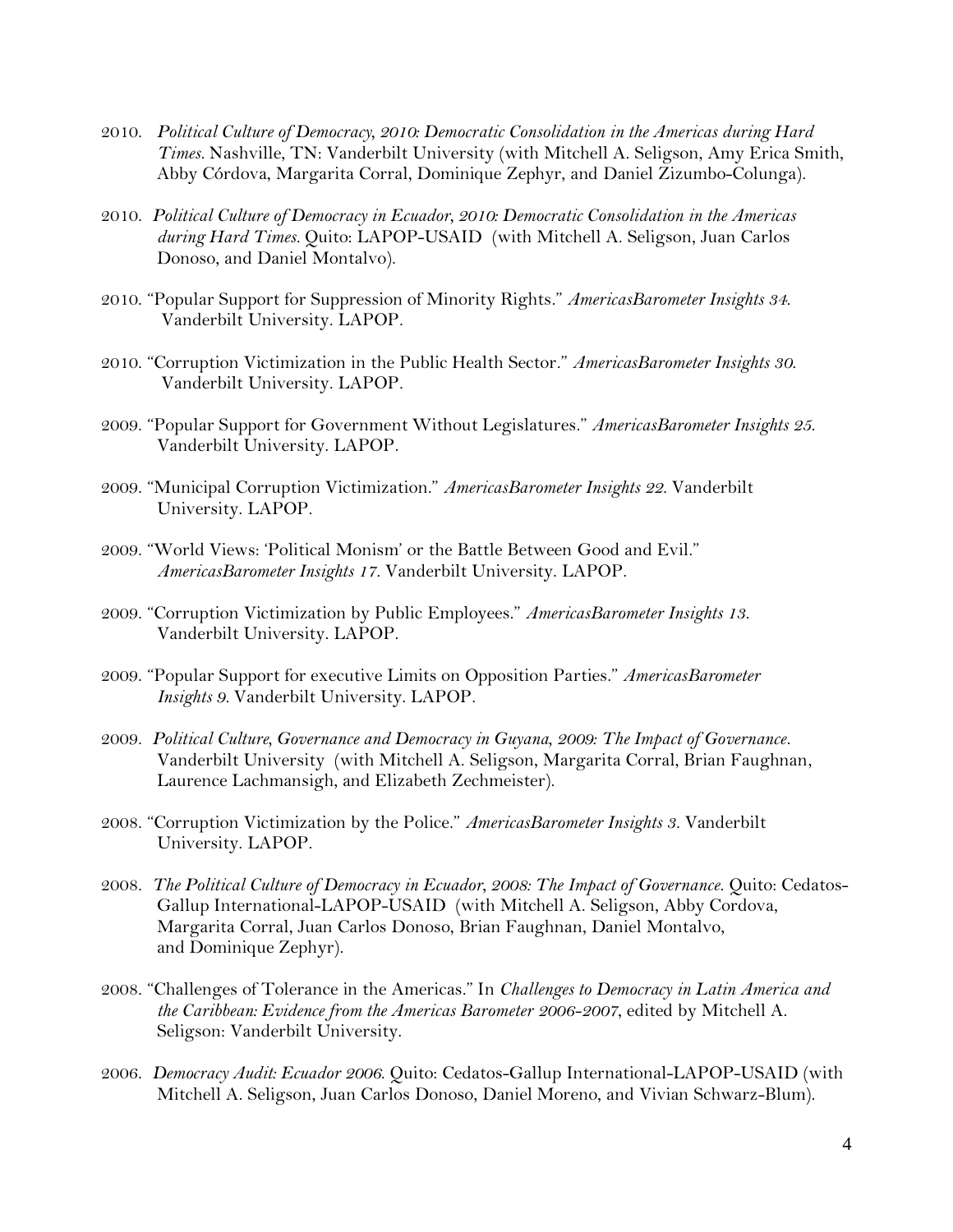2006. *Democracy Audit: Bolivia 2006*. Cochabamba: Ciudadania-comunidad de estudios sociales y acción pública-LAPOP-USAID (with Mitchell A. Seligson, Abby Cordova, Juan Carlos Donoso, Daniel Moreno, and Vivian Schwarz-Blum).

# **INVITED PRESENTATIONS**

- "Insights on Migration Intentions in Central America" Invited presentation for World-Wide Human Geography Data (WWHGD) webinar, September 3, 2014.
- "Evaluation of the Impact of USAID's Violence Prevention Program in High-risk Communities" Invited presentation at USAID-Guatemala, US Embassy, Hotel Camino Real, Guatemala City, February 10-12, 2014 (with Carole Wilson and Susan-Berk Seligson).
- "CARSI Mid-Term Impact Evaluation: Focus on Guatemala" Invited presentation at USAID, Washington, DC., June 2013 (with Carole Wilson and Elizabeth Zechmeister).
- "CARSI Research Design Impact Evaluation Study" Invited presentation at L.A. Gang Violence Prevention & Intervention Conference," Los Angeles, California, May 2013.
- "CARSI Guatemala: Mid-Term Impact Evaluation Preliminary Results" Invited presentation at USAID-Guatemala, Guatemala City, April 2013 (with Carole Wilson).
- "Democracy, Governance and Emigration in Latin America", CIDE, Workshop on Politics and Migration in Out-Migration Countries, Mexico City, September 2011 (with Jonathan Hiskey and Daniel Montalvo).
- "When the Well Runs Dry: An Exploratory Assessment of Remittance Recipients During Good Times and Bad" at Universidad San Francisco de Quito Conference on Democracy and Political Culture in Latin America, Quito, Ecuador, February 2011 (with Jorge Bravo and Jonathan Hiskey).

## **CONFERENCE PRESENTATIONS**

- "The Impact of Immigration Policy on Haitian Families in the Dominican Republic" at the 3rd International Ruppin Conference, Tel Aviv, Israel, May 2014.
- "How Information Shapes the Perception of Corruption" (with Ana María Montoya) at the 23<sup>rd</sup> IPSA World Congress in Montreal, Canada, July 2014.
- "Biased Media or Biased Citizens? How Information Shapes the Perception of Corruption" (with Ana María Montoya) at the Midwest Political Science Association, Chicago, Illinois, April 2014.
- "Democracy, Democratic Values, and Attitudes Toward Immigrants in Latin America: A Multilevel Analysis" at the Midwest Political Science Association, Chicago, Illinois, April 2010.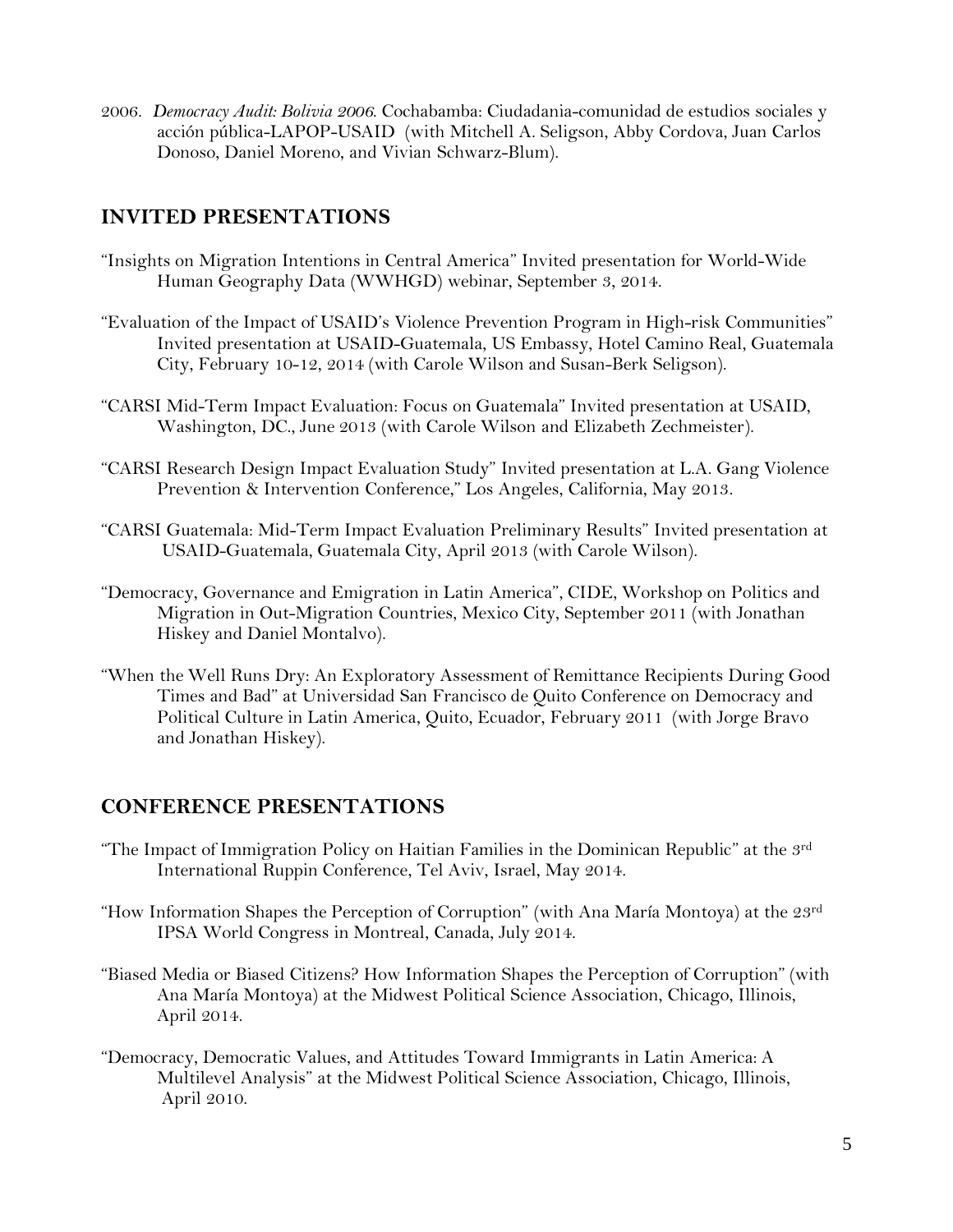- "Satisfaction with Democracy across Latin America and the Caribbean: A Comparative Multilevel Analysis" at the Midwest Political Science Association, Chicago, Illinois, April 2010 (with Margarita Corral).
- "Congressional Preferences on Immigration Reform: Evidence from the 109<sup>th</sup> Congress" at the Midwest Political Science Association, Chicago, Illinois, April 2009 (with Grace Jensen and Gbemende Johnson).
- "Challenges to Democracy from Civil Society." Conference on *Challenges to Democracy in the Americas: Evidence from the 2006 Americas Barometer,* Vanderbilt University, April 2007.
- "Democratic Values and Public Opinion toward Immigrants in Latin America" UCLA Graduate Student Conference on Migration and Race, Los Angeles, California, April 2007.
- "Attitudes toward Immigrants in Latin America: the case of Ecuador" at the Southern Political Science Association, New Orleans, Louisiana, January 2007.

#### **RESEARCH EXPERIENCE**

Development, execution and analysis of USAID special project in the RAAS region in Nicaragua *Conducted 15 focus groups in five municipalities in the Autonomous Region of the Southern Atlantic Analyzed qualitative data and developed key indicators for survey implementation July-August, 2014* Pre-testing of survey questionnaires and training of supervisors and interviewers *RAAS Region Nicaragua, 2014; Guatemala 2014, 2013; Costa Rica 2014; Dominican Republic 2014, 2010, 2007; Haiti 2014; Panama 2013, 2012; Honduras 2014, 2012; El Salvador 2012; Nicaragua 2010; Belize 2010* Fieldwork in Europe (Madrid, Paris, Brussels) *Conducted interviews with Ecuadorian migrants Fall 2008, Spring 2009* Fieldwork in Ecuador (Quito and various towns in the provinces of Loja, Azuay and Cañar) *Conducted interviews with family and friends of Ecuadorian migrants in Europe Summer 2009* Vanderbilt University, Department of Political Science *Research Assistant for Latin American Public Opinion Project August 2005-2011* Vanderbilt University, Department of Sociology and Department of Political Science *Research Assistant for Immigrant Parent Involvement in Schools and Politics Project Research Assistant for NSF funded project titled "Citizens' Reactions to the Immigrant Protests" Fall 2007, Summer 2007/2008*

#### **TEACHING EXPERIENCE**

*Undergraduate Courses taught at Oakland University* PS 131 Comparative Politics PS 335 Politics of Latin America